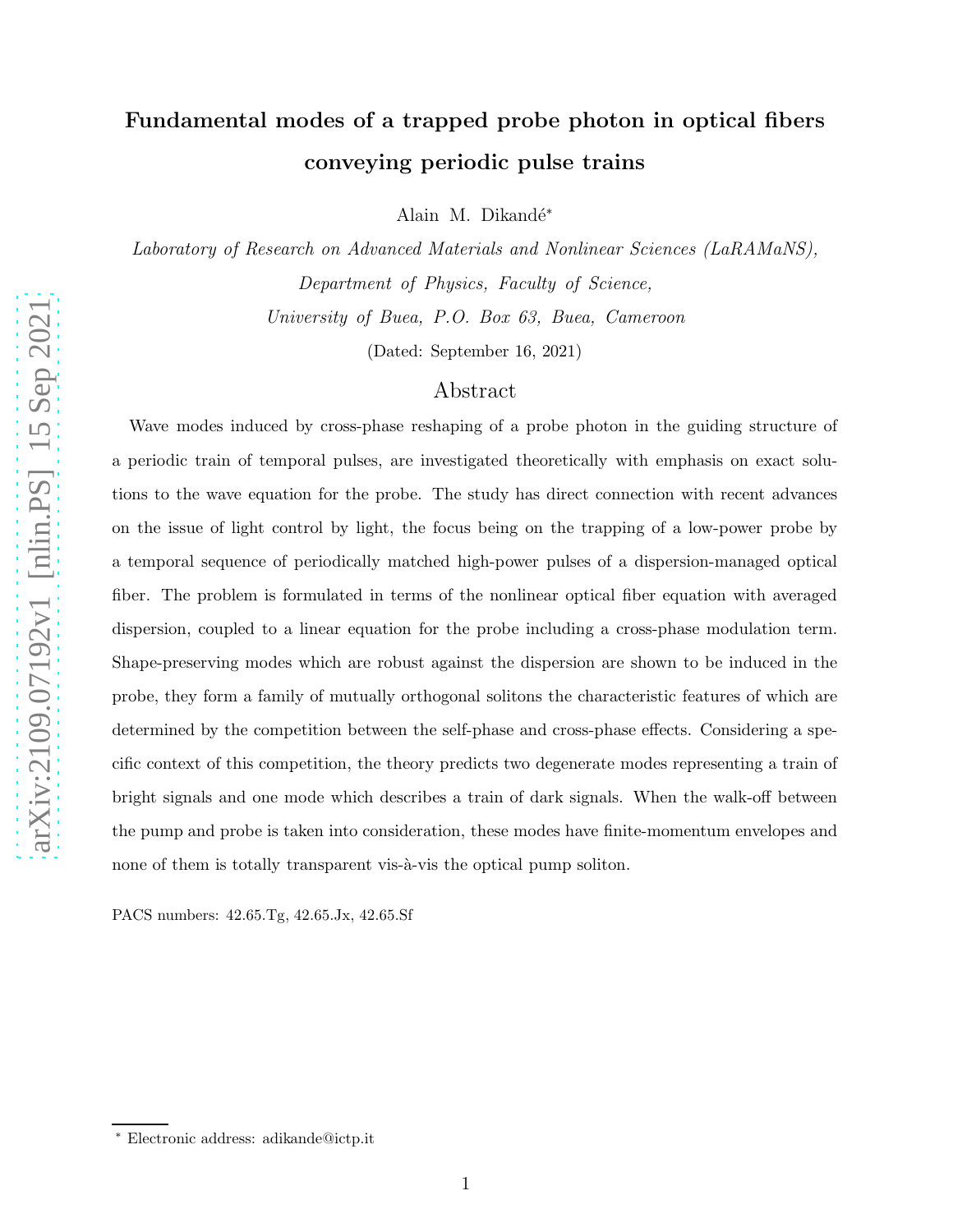### I. INTRODUCTION

Optical solitons have been the subject of intense investigations in variable-dispersion media because of the great potential they offer for both fundamental research and technological applications in optical communications [\[1](#page-8-0)]. Particularly interesting are the techniques of dispersion management [\[1](#page-8-0)] and wavelength-division-multiplexing (WDM), the first stands for means to design optical fiber lines with a periodically varying dispersion where the peak power of the dispersion-managed (DM) soliton, as a steady pulse [\[2](#page-8-1)], can be made larger so that the signal-to-noise ratio is improved. As for the second, the large gain bandwidth of modern amplifiers favors multiplexing of several DM pulse solitons onto a single fiber link using WDM. DM solitons have demonstrated evident potentials for WDM and are thus a very attractive choice as robust transmission mode in all-optical, long-distance transmission lines.

One promising application which exploits the stability of optical solitons is the gating communication process [\[3](#page-8-2)[–8](#page-8-3)], where DM pulses are expected to provide a robust bench for optical beam traps and reshaping. A key factor making such a process feasible is the possibility to vary the separation between multiplexed pulses due to their mutual interactions via the DM technique [\[9](#page-8-4)], such that a sequence of mutually interacting DM pulses can imprint a periodic structure  $[6, 10]$  $[6, 10]$  $[6, 10]$  within the fiber acting like a lattice of optical waveguides (i.e. traps). Since some pioneer works [\[11](#page-9-0)] reporting a possible reshaping of probe photons by means of cross-phase modulation, in recent years a large amount of experiments has been performed on various materials and gives evidence that solitons are prime candidates for controlling light by light [\[12](#page-9-1)[–15](#page-9-2)]. Quite interesting, via this control it is possible to trap low-power signals which are essentially dispersives (i.e. linear) with high-power pulses that are robust against the dispersion. In this last respect optical-soliton-guided photon implementations can be very beneficial in the storage, transport and routing of qubits [\[16,](#page-9-3) [17\]](#page-9-4), where the reshaped photon beams can acquire solitonic properties (which we refer to as photosolitons) thus increasing bit rates and propagation distances. In particular the soliton-guiding implementation offers the possibility to design self-reconfigurable waveguide circuits which are able to convey shape-preserving photonic waves of wavelengths equal or different from the pump solitons, as envisaged e.g. in all-optical switching [\[18\]](#page-9-5) and beam-steering waveguide devices.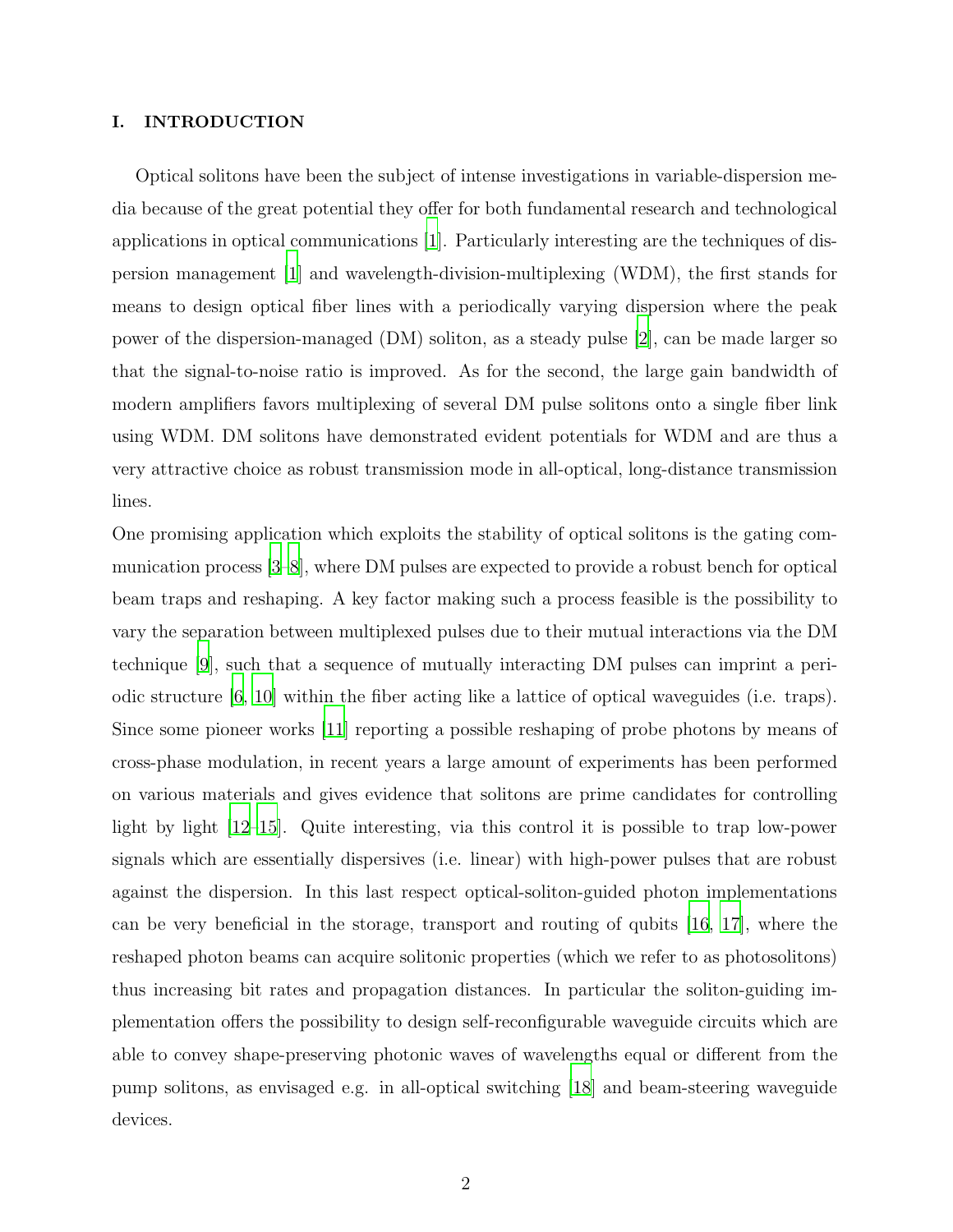Here we address the problem from the standpoint of fundamental physics, considering a photon trapped in the waveguiding structure of a periodic sequence of temporal pulses delivered by an optical fiber. As this issue is of great current interest, it is of primary importance to highlight salient features of the system predicted by an exact treatment of the theoretical models suggested for this phenomenon [\[3](#page-8-2), [4](#page-8-7), [8](#page-8-3), [19](#page-9-6), [20](#page-9-7)].

## II. THE MODEL AND FUNDAMENTAL SOLITON SOLUTIONS OF THE PROBE EQUATION

The generic wave equations for the pump-probe system are represented by the coupled set [\[3](#page-8-2)[–5](#page-8-8), [8](#page-8-3)]:

<span id="page-2-0"></span>
$$
i\frac{\partial q}{\partial z} - \frac{1}{2}D(z)\frac{\partial^2 q}{\partial t^2} + \xi|q|^2 q = 0,
$$
\n(1)

$$
i\frac{\partial A}{\partial z} - \frac{1}{2}D_p(z)\frac{\partial^2 A}{\partial t^2} + i\lambda \frac{\partial A}{\partial t} + \beta|q|^2 A = 0,\tag{2}
$$

where  $(1)$  is the variable-dispersion optical fiber equation [\[10](#page-8-6)] and  $(2)$  is the equation for the photon probe [\[3](#page-8-2)[–5,](#page-8-8) [8](#page-8-3)]. The quantities q and A are envelopes of the pump and probe respectively,  $D(z)$  and  $D_p(z)$  are their respective group velocity dispersions and  $\xi$  is the nonlinear coupling coefficient of the pump source.  $\lambda$  in the second equation is the walk-off between the probe and optical pump while  $\beta$  measures the strength of the cross-phase interaction between the pump and probe.

As we are interested in optical signals generated in the anomalous regime of the groupvelocity dispersions, it should be stressed that equation [\(1\)](#page-2-0) is not integrable and so provides no exact analytical solution [\[21](#page-9-8)]. For this last reason, variational approaches have been suggested, such as the collective-variable method [\[22](#page-9-9)] in which a known trial function is used to describe analytically the pulse propagation along the fiber. In particular, the variational method has been recently employed [\[23](#page-9-10)[–26](#page-9-11)] to derive the evolution equations for the amplitude, width and chirp of DM solitons considering the lowest modes of the Hermite-Gaussian profile [\[27](#page-9-12)]. However, Gaussian pulses are actually not robust enough to retain a full solitonic shape [\[28,](#page-9-13) [29\]](#page-9-14) and hence represent very crude approximations of the exact solution to the nonlinear optical fiber equation [\(1\)](#page-2-0). The recognition of this shortcoming recently motivated new considerations for more appropriate variational pulses of the variable-dispersion nonlinear fiber equation, based on seeking for the exact solution to this equation but with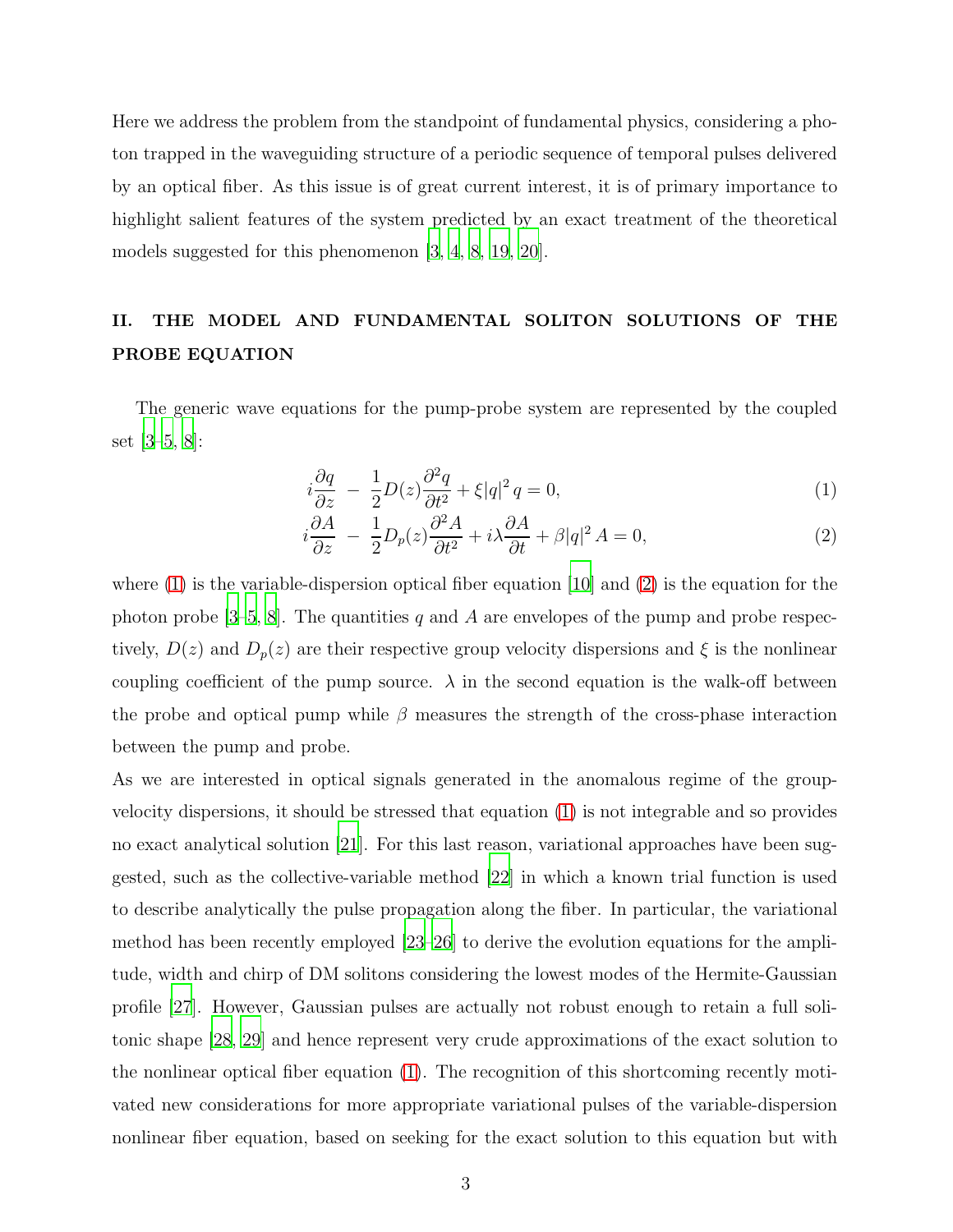a constant dispersion. The last picture is known as the averaged-dispersion approach and furnishes an efficient way of managing the fiber variable dispersion without sacrifying the fundamental feature of the signal, related principally to its solitonic properties [\[30](#page-9-15)[–33\]](#page-9-16). Here we shall follow this last picture, averaging the wave equations  $(1)-(2)$  $(1)-(2)$  over one map of the periodic dispersion in order to find exact expressions of the DM pulse solitons for the optical pump, and in turn for the probe. Setting  $\langle D(z) \rangle = -1$ , we obtain the following steady-state DM soliton solution for the pump [\[10](#page-8-6), [34](#page-9-17), [35\]](#page-9-18):

<span id="page-3-0"></span>
$$
q(z,t) = \frac{Q}{\sqrt{\xi}} dn \left[Q\left(t - t_0 - \omega z\right), \kappa\right] e^{i\left[\omega t + \frac{\kappa^2 \omega^2}{2} z + \frac{Q^2 - 2\omega^2}{2} z\right]},\tag{3}
$$

in this expression dn is the Jacobi elliptic function of modulus  $\kappa$  while Q is the amplitude and  $\omega$  is the characteristic frequency of the soliton. The Jacobi elliptic function dn is periodic in its arguments  $(z, t)$  and for the solution [\(3\)](#page-3-0), the temporal period is  $T = 2K(\kappa)/Q$  where  $K(\kappa)$  is the elliptic integral of the first kind.

The many physical virtues of the Jacobi elliptic waves, connected with the problem of soliton transmission in nonlinear optical fibers, have been discussed at length [\[10,](#page-8-6) [30,](#page-9-15) [34,](#page-9-17) [35\]](#page-9-18). Its main distinctive feature resides in the balance between the fiber dispersion and selfphase modulation (or nonlinearity) that guarantees the existence of such a shape preserving, well matched, yet interacting multiple pulses signal profile in the optical fiber. As for the question of which specific physics of the averaged-dispersion optical fiber is best described by such periodic structure, this issue has been addressed in ref [\[30](#page-9-15)] from the standpoint of fundamental mathematical physics by solving the averaged-dispersion equation for the single optical fiber, with appropriate boundary conditions. Thus the author established that the  $dn$  solution may be a suitable simplified representation of the state of inline timedivision-multplexing of co-propagating pulses [\[30\]](#page-9-15), a fact which can be emphasized by more elementary arguments exploiting Fourier series representations of the dn function. Indeed, let us assume an optical fiber with an input signal consisting of a massive injection of single pulses at equal time interval  $\tau_0$  in a multiplexer at the fiber entry  $z_0$ . Suppose the amplitude of the time-multiplexed pulses can readily be represented by the formal expression [\[9](#page-8-4)]:

<span id="page-3-1"></span>
$$
|q_s(z_0, t)| = Q_n \sum_{n=1}^{N} sech Q_n (t - t_n - \omega_n z_0),
$$
\n(4)

where N is the number of injected pulses,  $Q_n$  and  $\omega_n$  are the amplitude and central frequency of the  $n^{th}$  pulse respectively while  $t_n = t_0 + n\tau_0$  is its initial temporal position. As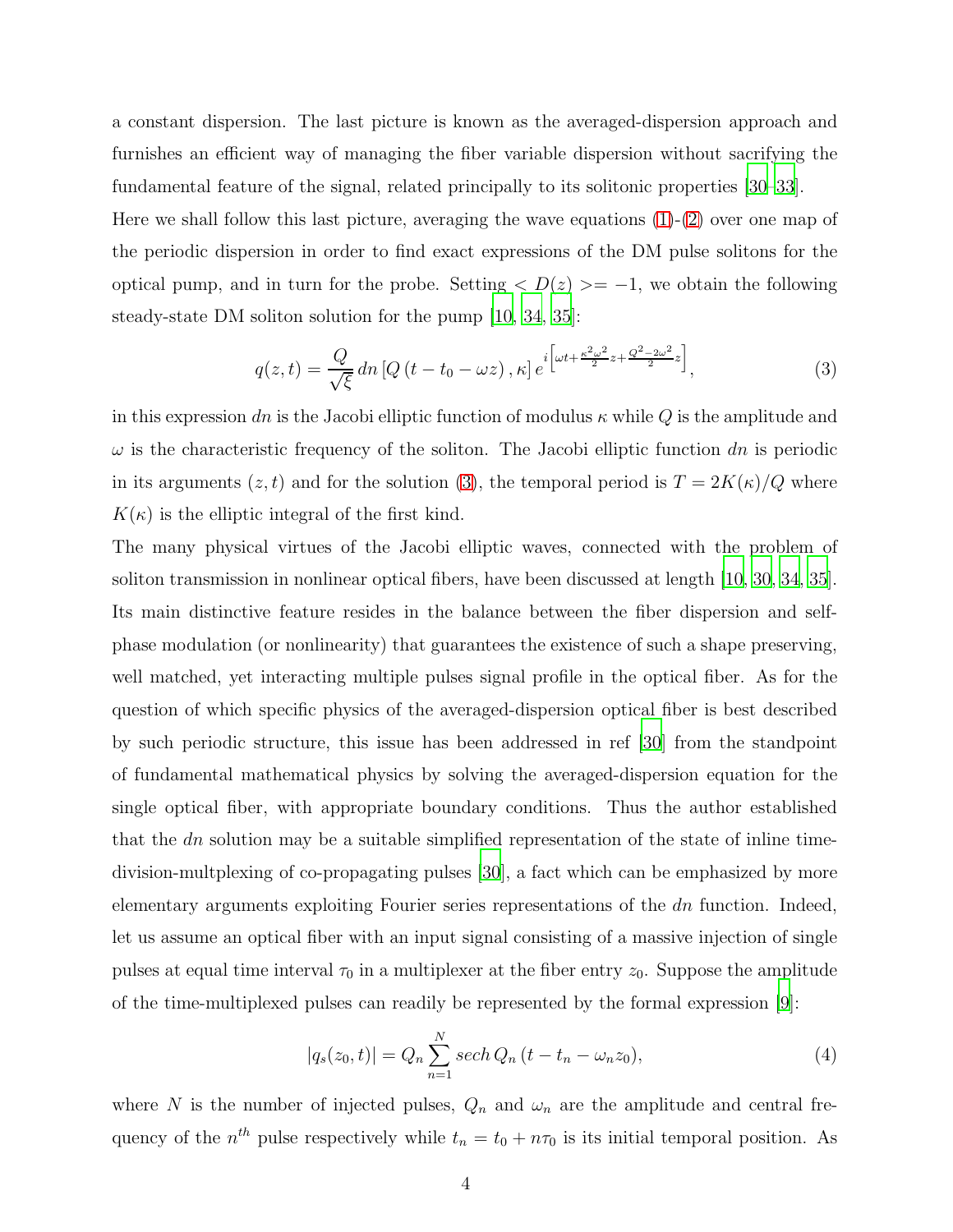pulses in the soliton lattice are equally separated, the multiplixing should be collisionless such that no frequency shift occurs. However, this is possible provided all pulses have same central frequency  $\omega_0$  and equal amplitude  $Q_0$ . With these considerations, the sum over n in [\(4\)](#page-3-1) becomes exact and the amplitude of the initial input signal after multiplexing, reduces exactly to a dn function  $[36-38]$  of time coordinate. It is worthwhile underlining that this one-to-one equivalence between the  $dn$  solution and the sum over the constituent individual pulses, can enhance substantially our theoretical ability to formulate the multiplexing of identical pulse signals. Namely it offers the possibility to express characteristic parameters of the dn soliton as functions of parameters of individual pulses, hence permitting a better control of the stability of the dn-form pulse multiplex by judiciously choosing characteristic parameters of the constituent individual pulses.

Returning to the set of equations  $(1)-(2)$  $(1)-(2)$ , we next look for shapes and characteristic parameters of the probe waves governed by equation [\(2\)](#page-2-0). In this purpose, remark that since the nonlinearity in this equation is entirely related to the cross-phase term, any nonlinear wave that may be induced in the probe should be considered as a degenerate mode of the pump signal acting like an optical trap. To ensure full account of the time-multiplexing of the input pump at the fiber entry, we must then express the envelope of the probe as:

<span id="page-4-0"></span>
$$
A_k(z,t) = u(t) e^{-i[kz - \phi(t)]},
$$
\n(5)

where  $u(t)$  is the core of the probe wave envelope, k is the wavector associated with its spatial modulations and  $\phi(t)$  is a characteristic temporal phase. Inserting [\(5\)](#page-4-0) in [\(2\)](#page-2-0) and taking  $D_p = -d(d > 0)$  we obtain:

<span id="page-4-1"></span>
$$
-\frac{\partial^2 u}{\partial \tau^2} + \left[\frac{\beta}{\xi d} \kappa^2 s n^2(\tau) - h(k)\right] u = 0, \quad \phi_t = -\frac{\lambda}{d},\tag{6}
$$

$$
\tau = Q(t - t_0), \quad h(k) = \frac{\beta}{\xi d} - \frac{\epsilon}{Q^2 d}, \quad \epsilon = k - \frac{3\lambda^2}{2d}.\tag{7}
$$

By setting

<span id="page-4-2"></span>
$$
\ell(\ell+1) = \frac{\beta}{\xi d},\tag{8}
$$

equation [\(6\)](#page-4-1) becomes:

$$
u_{\tau\tau} + \left[h(k) - \ell(\ell+1)\kappa^2 sn^2(\tau)\right]u = 0,\tag{9}
$$

which is Lamé's equation [\[39](#page-10-1)[–41\]](#page-10-2). Note that when  $\kappa = 1$ , this equation can be reduced to the Associated Legendre equation as obtained in [\[8\]](#page-8-3) in the case of a photon trapped by two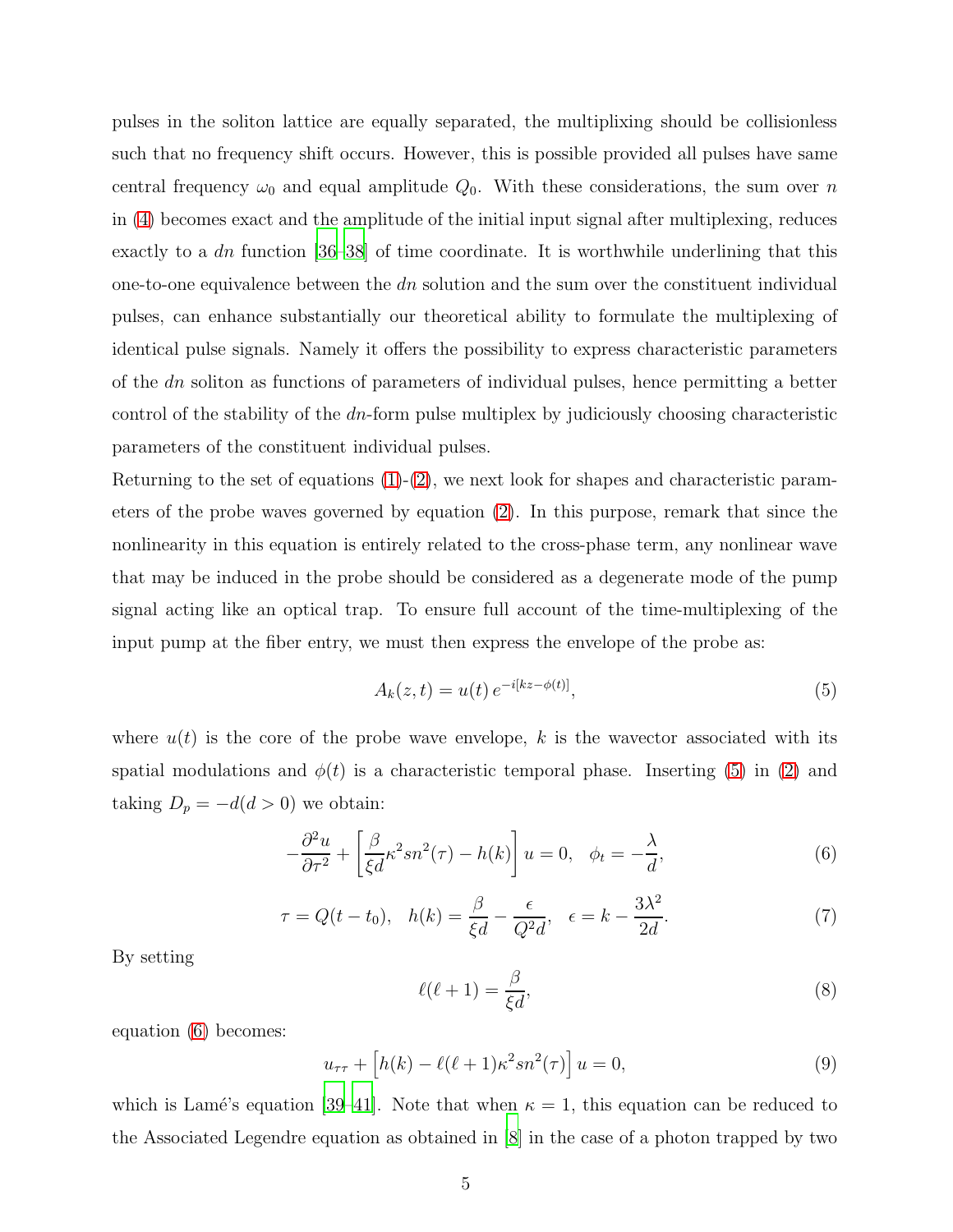interacting pulses which retain their individual shapes.

The Lame equation possesses a rich spectrum with a great variety of eigenmodes [\[42\]](#page-10-3), but the most interesting to us are those displaying a permanent profile in accordance with their solitonic properties. These modes are more exactly the boundstates of the Lamé equation, and because their formation via the cross-phase effect involves low cost to the pump in terms of momentum transfers they can be looked out like the groundstate modes of the spectrum of trapped states in the probe. The discrete states of Lam´e's equation form a complete set of finite orthogonal modes which population depends on the integer quantum number  $\ell$  [\[40](#page-10-4), [41\]](#page-10-2). Quite remarkably, according to formula [\(8\)](#page-4-2) the value of  $\ell$  is determined by the competition between the self-phase-modulation effect responsible for the fiber nonlinearity and the cross-phase modulation effect on the probe exherted by the pump trap. We consider the lowest value of  $\ell$ , corresponding to the condition  $\beta = 2\xi d$  and for which  $\ell = 1$ . This leads to the following family of modes:

<span id="page-5-0"></span>
$$
u^{(1)}(\tau) = u_1 c n (\tau - \tau_0), \ k^{(1)} = k_\lambda + Q^2 d,\tag{10}
$$

$$
u^{(2)}(\tau) = u_2 \, \mathrm{d}n \, (\tau - \tau_0), \ k^{(2)} = k_\lambda + \left(2 - \kappa^2\right) Q^2 \, \mathrm{d}, \tag{11}
$$

<span id="page-5-1"></span>
$$
u^{(3)}(\tau) = u_3 sn \left(\tau - \tau_0\right), \ k^{(3)} = k_\lambda + \left(1 - \kappa^2\right) Q^2 d. \tag{12}
$$

In addition to form a complete set of mutually orthogonal states, the three probe modes [\(10\)](#page-5-0)- [\(12\)](#page-5-1) equally display a number of interesting physical properties one most stricking being their shape preserving property. However, unlike the pump soliton which shape-preserving feature and periodic pulse matchings are entirely governed by the balance between the fiber dispersion and nonlinearity, for the probe the competition between the self-phase and crossphase interactions is the governing factor of both the existence and stability of periodic structures in the probe.

The quantity  $k_{\lambda} = 3\lambda^2/2d$  appearing in [\(10\)](#page-5-0)-[\(12\)](#page-5-1) introduces a finite low energy cut-off in characteristic momenta of the three modes, and reflects the walk-off preventing fully transparent(i.e. dispersionless) modes in the probe. Physically, this means it costs a finite amount of energy to the pump to create each of the three modes in the presence of the walk-off.

On figure [1,](#page-6-0) intensity profiles of the three fundamental modes are sketched for arbitrary values of their constant amplitudes  $u_{i=1,2,3}$  and for the value  $\kappa = 0.95$  of the Jacobi elliptic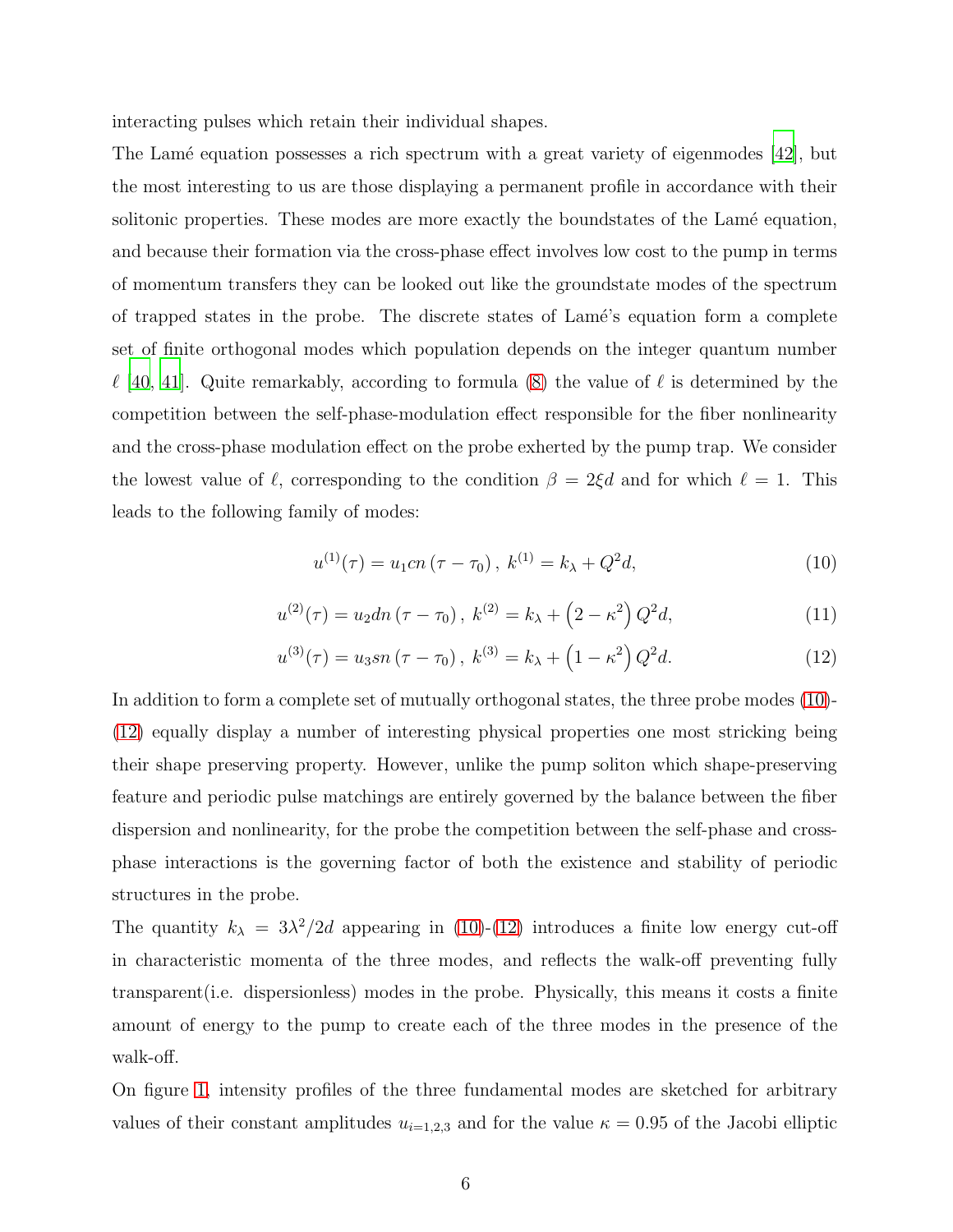

<span id="page-6-0"></span>FIG. 1: Temporal profiles of the intensities  $|A_k(0,t)|$  of the cn (top), dn (middle) and sn (bottom) photosoliton modes for the value  $\kappa = 0.95$  of the Jacobi elliptic modulus.

modulus. It is quite noticeable that all of them represent nonlinear signals, but with distinct solitonic features. Indeed, if we proceed to an analysis of the three Jacobi elliptic functions in  $(10)-(12)$  $(10)-(12)$  via their Fourier series representations similar to  $(4)$ , we realize that the two first modes mimic two sequences of pulse signals with different characteristic momenta, while the third mode is equivalent to a periodic train of kink-shaped (i.e. dark) solitons. Moreover, the two first modes are of higher momenta as formula  $(10)-(12)$  $(10)-(12)$  suggest, and in addition represent two mutually degenerate states in the probe groundstate which energies and shapes coincide in the limit  $\kappa \to 1$ . We note about this last observation that in the limit  $\kappa \to 1$ , both cn and dn transform to sech (i.e. a single bright soliton mode) while sn becomes tanh (i.e. a single dark soliton mode). Also instructive to point out, in the absence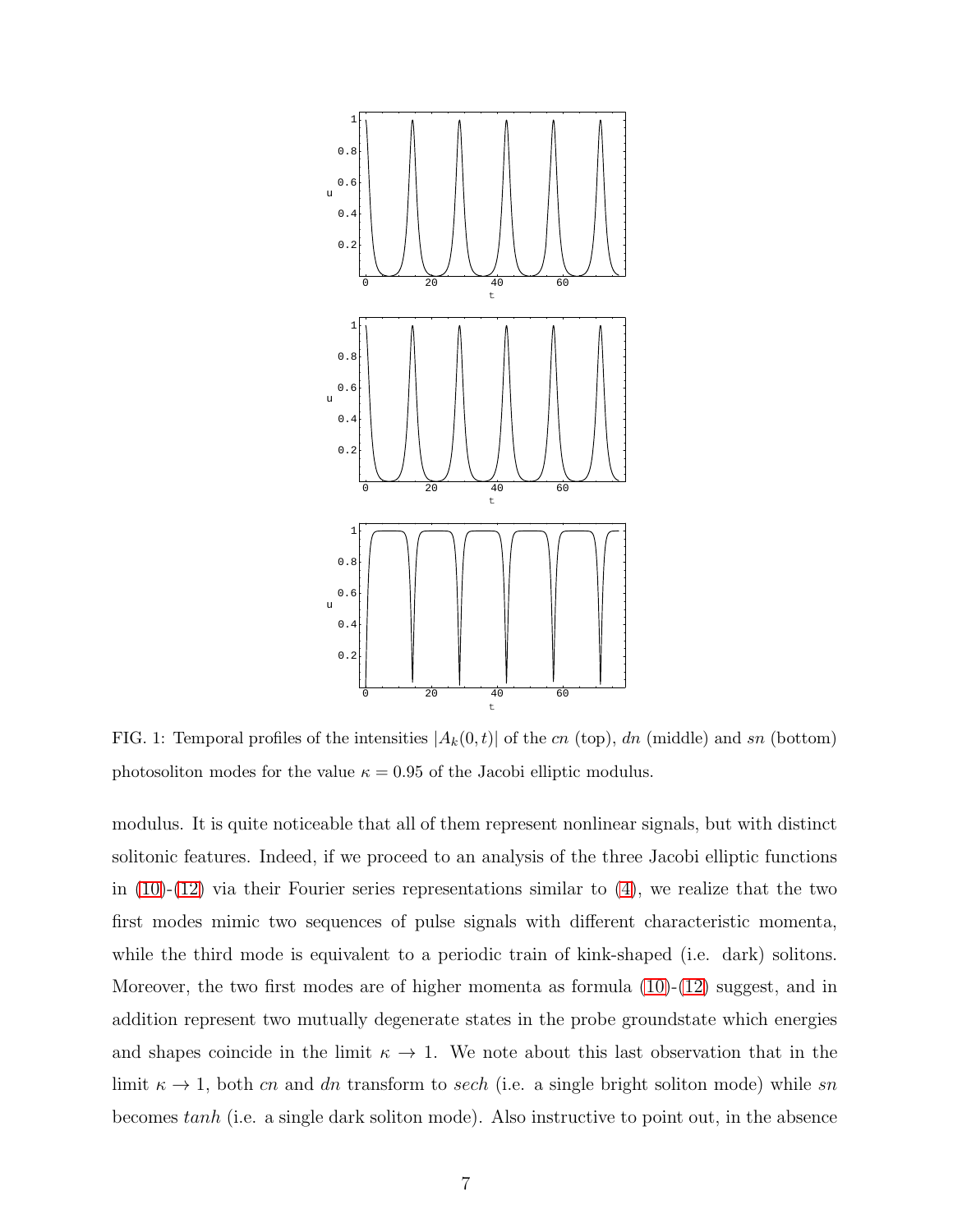of the walk-off the probe mode describing a dark soliton lattice has a vanishing momentum and hence is totally transparent vis- $\lambda$ -vis the optical bright soliton lattice constituting the pump.

### III. CONCLUDING REMARKS

In summary, we carried out a systematic investigation of the low-energy modes of a probe photon trapped in the periodic sequence of temporal pulses delivered by an optical fiber with averaged dispersion. Our interest to these specific modes stems from their expected shapepreserving property which is desired to stabilize trapped states with long lifetime in the probe via the cross-phase modulation. We established that from the standpoint of fundamental physics, these fundamental modes are discrete states of the Lamé equation forming a complete set of mutually orthogonal photosoliton modes, which characteristic parameters are determined by the competition between the self-phase-modulation effect of the pump and the cross-phase-modulation effect of the optical pump on the probe photon. In particular, this competition governs the spectral broadening of the states associated with the photon trapping thus fixing the exact number of induced photosoliton modes.

In ref.  $[8]$ , using the model equations  $(1)-(2)$  $(1)-(2)$  the authors proposed an implementation describing the trapping of one photon by an optical soliton from a Kerr nonlinear medium. They shown that the equation governing modes induced in the probe by cross-phase modulation could be represented as the associated Legendre eigenvalue equation, and determined conditions for the existence of a mode with a robust shape profile in the case of a pulse soliton trap. They established numerically that because of the robustness of this probe carrying wave mode, the photon could be transferred between the captor soliton and another soliton with a minimum detrimental effect on the shape of the trapped photon mode, except possible energy losses from the phase shifts induced by collisions between the two interacting Kerr optical solitons.

It is nowadays widely established that the propagation of a photon packet can significant impact their emission and transfer, due to parametric recombinations and down conversions of the input photons in a nonlinear waveguiding structure. This manifests itself in several aspects of the emission and transfer processes, including the correlations of the matched modes and, depending on the phase-matching conditions, in the output spectrum which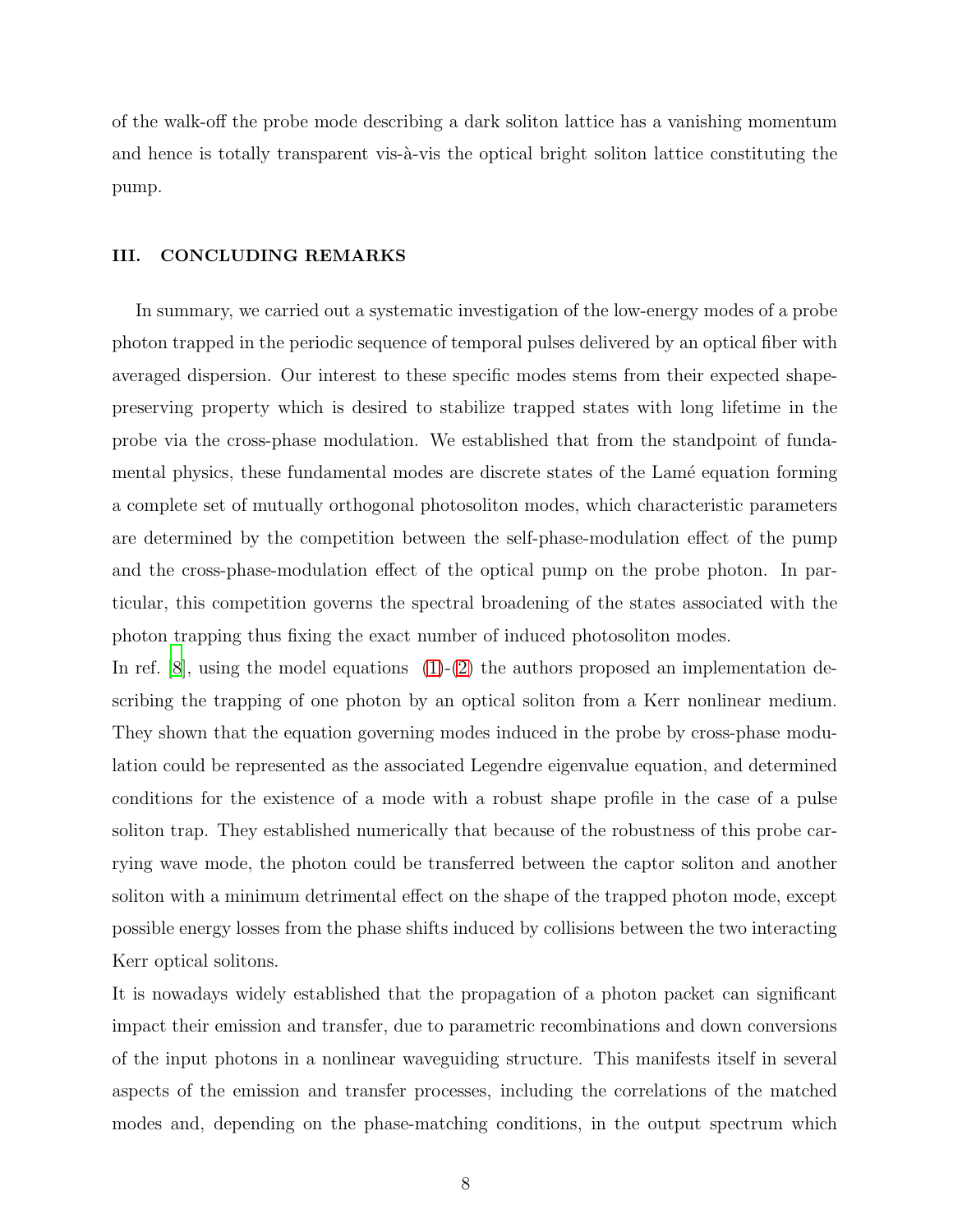can be radically altered by multiple collisions between the guiding pulses. The degree of entanglement within a mutisoliton signal is thus highly dependent on the robustness of the multiplexing process, and in the case of matched soliton signals forming a waveguiding structure the photon transfer can become seriously empedded by processes like quantum phase noises, alteration of the waveguiding structure [\[6](#page-8-5), [8\]](#page-8-3) and so on if collisions between the guiding solitons are not controllable. In this last respect, the perfect matching of interacting pulses within the dn soliton multiplex stands for a very powerful mean for overcoming several of these shortcomings, in particular the robustness of this periodic structure is a relevant minimizing factor of energy loss which is one of most important detrimental processes to be expected during the photon-mode transfer in an optical waveguide involving multiple interacting pulses.

#### Acknowledgments

I wish to thank T. C. Kofané and A. B. Moubissi for enriching exchanges, and the Abdus Salam International Centre for Theoretical Physics (ICTP), Trieste Italy for support within the framework of the Regular Associateship scheme of the centre.

- <span id="page-8-0"></span>[1] A. Hasegawa and Y. Kodama, Solitons in Optical Communications, Oxford University Press, Oxford, 1995.
- <span id="page-8-1"></span>[2] S. Kumar and A. Hasegawa, Opt. Lett. 22, 372 (1997).
- <span id="page-8-2"></span>[3] J. T. Manassah, Opt. Lett. 15, 670 (1990).
- <span id="page-8-7"></span>[4] J. T. Manassah, Opt. Lett. 16, 587 (1991).
- <span id="page-8-8"></span>[5] R. de la Fuente and A. Barthelemy, IEEE J. Quantum Electron. 28, 547 (1992).
- <span id="page-8-5"></span>[6] D. Rand, K. Steiglitz, and P. R. Prucnal, Phys. Rev. A72, 041805 (2005).
- [7] C. Ottaviani, S. Rebic, D. Vitali and P. Tombesi, Phys. Rev. A73, 010301(R) (2006)
- <span id="page-8-3"></span>[8] K. Steiglitz and D. Rand, Phys. Rev. A79, 021802(R) (2009).
- <span id="page-8-4"></span>[9] E. A. Golovchenko, A. N. Pilipetskii and C. R. Menyuk, Opt. Lett. 21, 195 (1996).
- <span id="page-8-6"></span>[10] Y. V. Kartashov, V. A. Vysloukh, E. Marti-Panameño, D. Artigas and L. Torner, Phys. Rev. E68, 026613 (2003).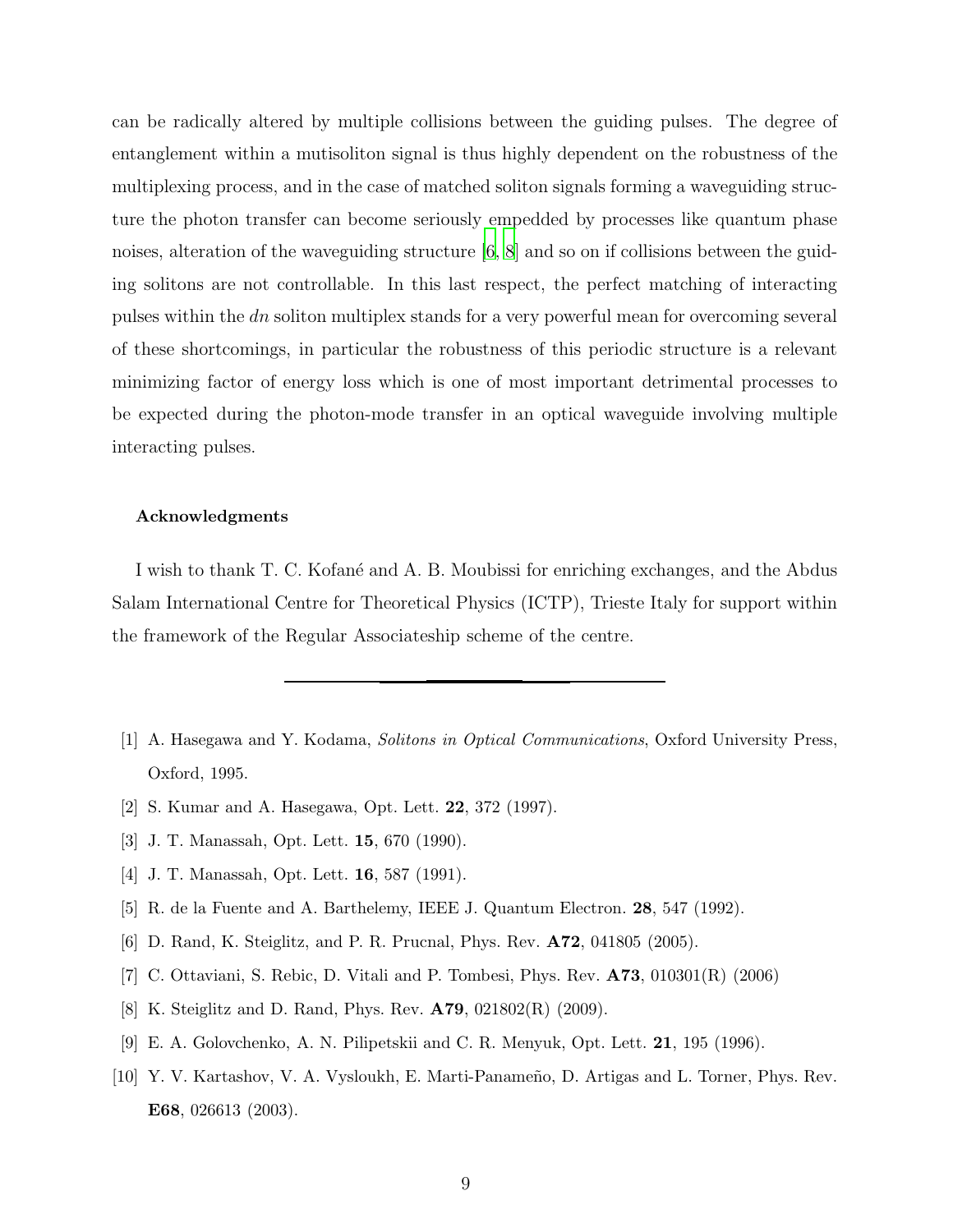- <span id="page-9-1"></span><span id="page-9-0"></span>[11] J. T. Manassah, Opt. Lett. 14, 396 (1989).
- [12] R. De La Fuente, A. Barthelemy and C. Froehly, Opt. Lett. 16, 793 (1991).
- [13] K. Hirosawa, F. Kannari, M. Takeoka and M. Sasaki, Phys. Rev. A76, 043817 (2007).
- <span id="page-9-2"></span>[14] S. Lan, E. DelRe, Z. Chen, M. Shih and M. Segev, Opt. Lett. 24, 475 (1999).
- <span id="page-9-3"></span>[15] C. Hang and G. Huang, Phys. Rev. A77, 033830 (2008).
- <span id="page-9-4"></span>[16] J. H. Shapiro and R. S. Bondurant, Phys. Rev. A73, 022301 (2006).
- <span id="page-9-5"></span>[17] J. H. Shapiro, Phys. Rev. A73, 062305 (2006).
- <span id="page-9-6"></span>[18] P. Bermel, A. Rodriguez, S. G. Johnson, J. D. Joannopoulos, Phys. Rev. A74, 043818 (2006).
- [19] G. Huang, K. Jiang, M. G. Payne and L. Deng, Phys. Rev. E73, 056606 (2006).
- <span id="page-9-8"></span><span id="page-9-7"></span>[20] T. Kanna, M. Vijayajayanthi and M. Lakshmanan, Phys. Rev. A76, 013808 (2007).
- <span id="page-9-9"></span>[21] T. I. Lakoba, Phys. Lett. A260, 68 (1999).
- <span id="page-9-10"></span>[22] P. Tchofo Dinda, A. B. Moubissi and K. Nakkeeran, J. Phys. A: Math. Gen. 34, L103 (2001).
- [23] B. A. Malomed, Opt. Commun. 136, 313 (1997).
- [24] R. K. Jackson, Christopher K.R.T. Jones and V. Zharnitsy, Physica D190, 63 (2004).
- <span id="page-9-11"></span>[25] Bao-Feng Fang and Boris A. Malomed, Opt. Commun. 229, 173 (2004).
- <span id="page-9-12"></span>[26] P. Kockaert and S. Larochelle, Opt. Commun. 246, 185 (2005).
- [27] T. I. Lakoba and D. J. Kaup, Phys. Rev. E58, 6728 (1998).
- <span id="page-9-13"></span>[28] C. R. Menyuk, Opt. Lett. 20, 285 (1995).
- <span id="page-9-14"></span>[29] S. K. Turytsin, V. K. Mezentsev and E. G. Shapiro, Opt. Fiber Technol. 4, 384 (1998).
- <span id="page-9-15"></span>[30] K. Nakkeeran, J. Phys. A: Math. Gen. 34, 5111 (2001).
- [31] Z. Xu, L. Li, Z. Li, G. Zhou and K. Nakkeeran, Phys. Rev. E68, 046605(2003).
- [32] C. C. Mak, W. Chow and K. Nakkeeran, J. Phys. Soc. Japn. 74, 1449(2005).
- <span id="page-9-16"></span>[33] A. B. Moubissi, A. M. Dikandé and T. C. Kofané, unpublished (submitted to Physical Review E, 2008, Ms. EG10699 ).
- <span id="page-9-17"></span>[34] V. Aleshkevich, Y. Karatshov and V. Vysloukh, J. Opt. Soc. Am. B18, 1127 (2001).
- <span id="page-9-18"></span>[35] Y. Kartashov, V. Aleshkevich, V. Vysloukh, A. A. Egorov and A. S. Zelenina, Phys. Rev. E67, 036613 (2003).
- <span id="page-9-19"></span>[36] E. R. Hansen, A Table of Series and Products, Prentice-Hill Inc, Englewood Cliffs(N. J.), 1975.
- [37] W. Magnus, F. Oberhettinger and F. G. Tricomi, Handbook of Transcendental Functions, McGraw Hill, New York, 1953.